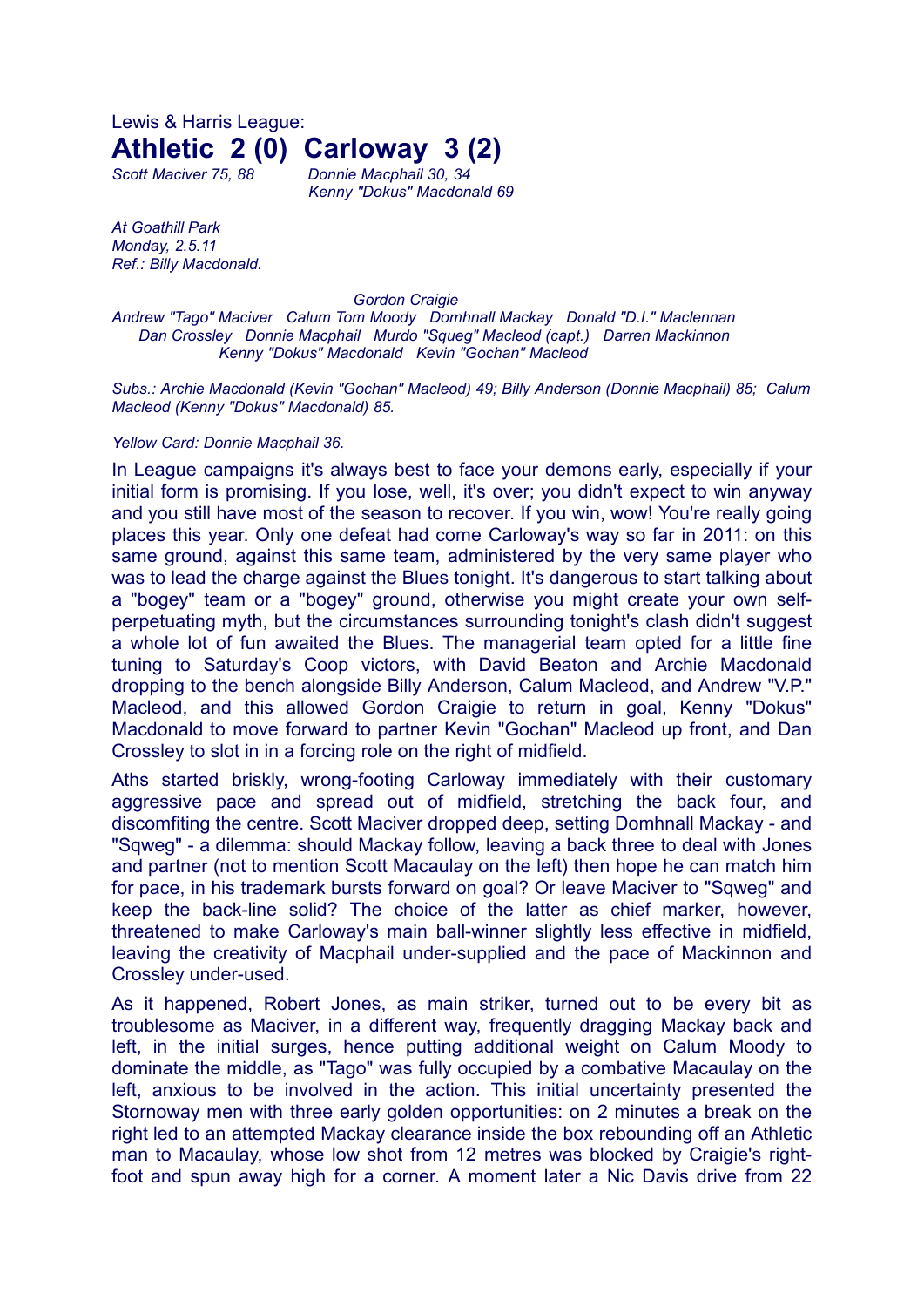metres thudded against the bar; on 6 minutes another swift move down the right saw a squared attempt from the bye-line to supply Jones coming back off a heel across goal to an onrushing Maciver on the left, but his snatched shot sliced wellwide of Craigie's right-hand post.

On 15 minutes another Maciver attempt from 23 metres was expertly clawed away by Craigie for a corner to his left. It was 21 minutes before the Blues' first serious attempt on goal: a beautifully-flighted "Sqweq" free-kick 25 metres out on the right was met by "Gochan" running across the defensive line but he'd over-anticipated slightly so had to stretch back to head and it went well-wide. Craigie smothered yet another long-range Maciver shot, before a heart-stopping moment arrived for na Gormaich: Craigie rushed from his goal to gather a high-bouncing Aths clearance into his area, but came too far, and as the ball bounced high over him, Davis rushed on to it, pressured by Moody, who forced him wide. However, as Davis momentarily considered his options, everyone noticed the offside flag was up.

Not surprisingly, lack of a breakthrough seemed to be deflating Aths slightly, and Carloway gradually began to initiate sweeping moves forward. On the half-hour "Gochan" broke clear in the middle, fed "Dokus" right, and his immediate pass onward, diagonally left behind the retreating back-line, found a breaking Macphail slip the ball exquisitely beyond Maciver from 16 metres. Right away, the home team had a chance to equalise: a corner from the right was met by the head of Davis at the far post, inside the 6-metre area, but a combination of Craigie and a defender managed to block and the rebound bobbled past off Davis. The resulting goal-kick out was met by "Gochan" in the centre, midway in the Athletic half, and his backheader under pressure found an unmarked "Dokus" running free on the right; his cut-back from close to the bye-line was met perfectly by an inrushing Macphail in front of goal to convert from 8 metres.

It's a rather demoralising, but frequent, experience, to set the pace in a game of football and then find yourselves two goals down at the break. It didn't seem to dishearten Athletic, though, and they began the second half, as they had begun the first. An initial flurry by na Gormaich, in which Crossley just failed to connect with a vicious low cross from the right, was followed by a Jones break on the left; crowded out by a raft of defenders, he still managed to squeeze in a low shot from a difficult angle which went past, off the base of the post.

On 62 minutes, a Macphail free-kick from 25 metres just cleared the bar, but the earlier withdrawal of "Gochan" seemed to have weakened Carloway's impact up front, and an understandable drift backwards seemed to be occurring. On 66 minutes a Scott Maciver free-kick from the left corner of the box was saved carefully by Craigie, off his chest. However, a classic sucker punch on 69 minutes appeared to have finished the game: a Maciver dribble through the middle was blocked; the ball broke to Moody and his elegant flighted pass left, worthy of Ronald de Boer, found Darren Mackinnon bursting free down the left; his pinpoint cross, in turn, behind the rapidly retreating Clinton, Maciver, and Macrae, was met perfectly on the bounce, 8 metres out, directly in front of goal, by the right foot of "Dokus", sliding in to ram it home. One of the best worked goals Carloway have ever scored - and beautifully taken!

The Blues seemed quite clearly now to settle for what they had, and defence was obviously the preferred option. After all, they had weathered everything Aths had thrown at them; they had broken well from defence to score three well-worked goals.